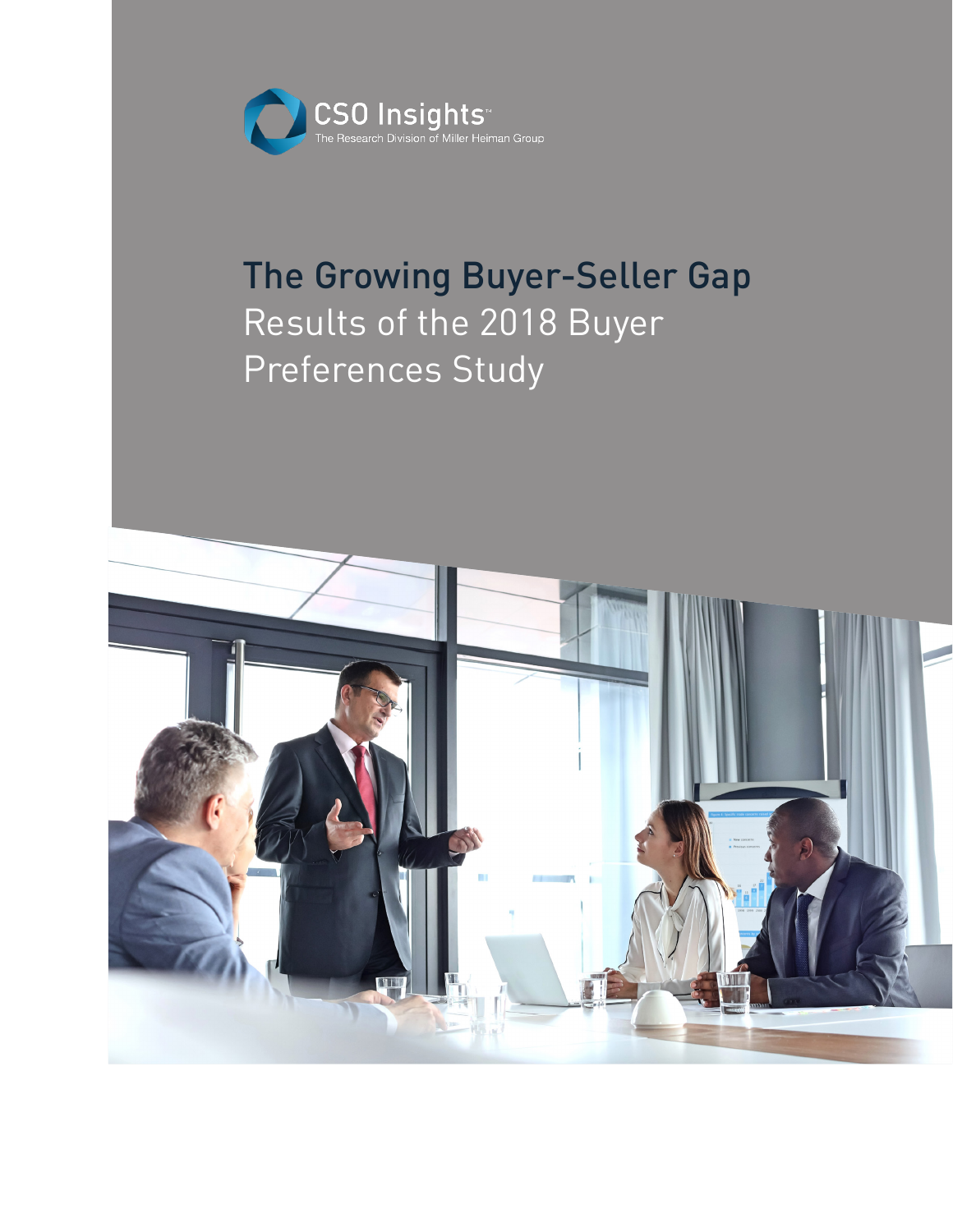# Terms and Conditions

Printed in the United States of America. Except as permitted under the United States Copyright Act of 1976, no part of this publication may be produced or distributed in any form or by any means, or stored in a database or retrieval systems, without the prior written permission of the publisher. For additional information, contact Miller Heiman Group, Inc. 10901 W. Toller Drive, Suite 202, Littleton, CO 80127; email: info@csoinsights.com

The reader understands that the information and data used in preparation of this report were as accurate as reasonably possible at the time of preparation by the publisher. The publisher assumes no responsibility to update the information or publication. The publisher assumes that the readers will use the information contained in this publication for the purpose of informing themselves on the matters that form the subject of this publication. It is licensed with the understanding that neither the authors nor those individuals interviewed are engaged in rendering legal, accounting, or other professional service. If legal or other expert advice is required, the services of a competent professional person should be sought. The publisher assumes no responsibility for any use to which the purchaser puts this information.

All views expressed in this report are those of the individuals interviewed and do not necessarily reflect those of the companies or organizations they may be affiliated with Miller Heiman Group, Inc. All trademarks are trademarks of their respective companies.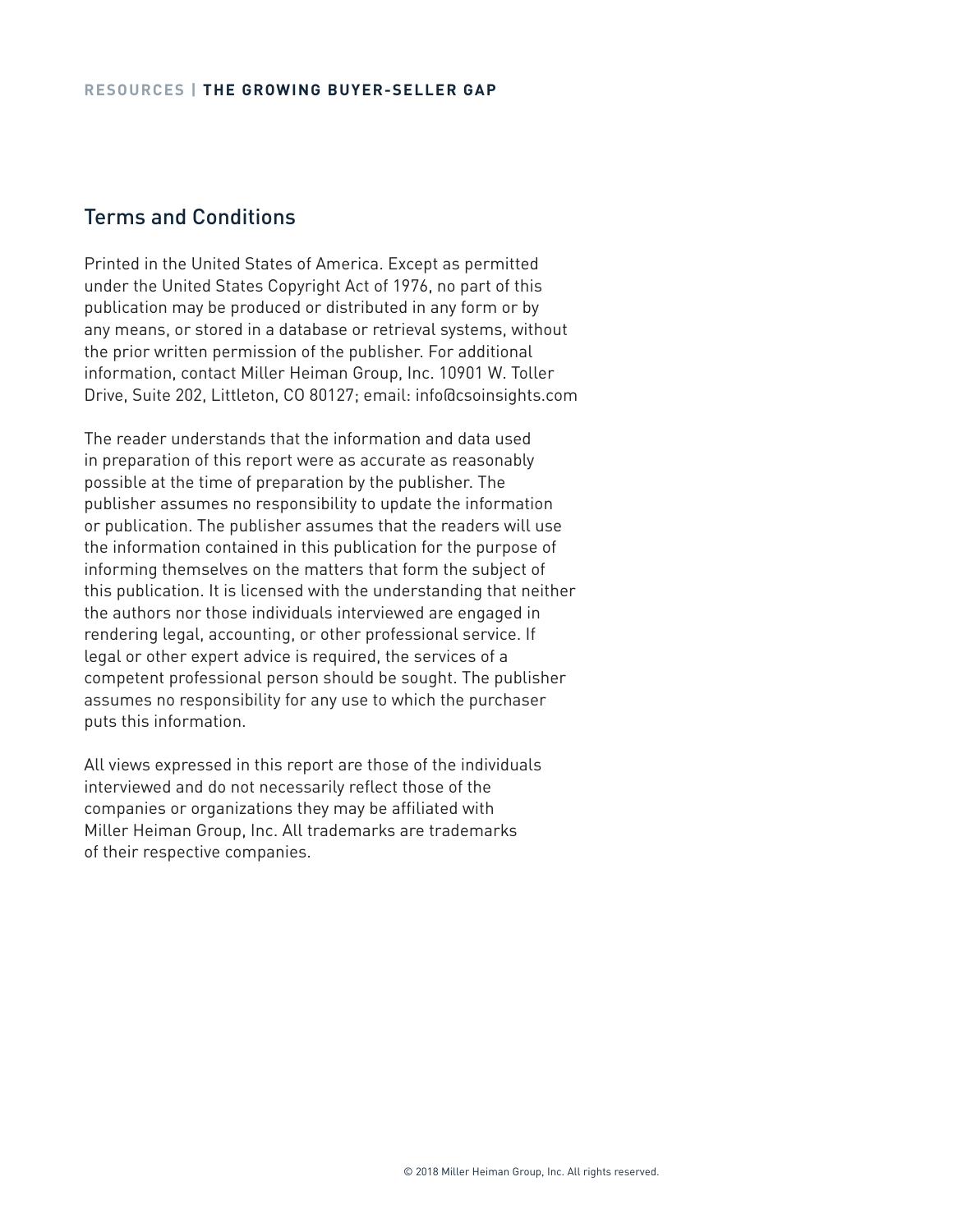# Table of Contents

| <b>Buyers Are Changing Faster than Sellers</b>    | $\overline{2}$ |
|---------------------------------------------------|----------------|
| <b>How Buyers View Salespeople</b>                | 3              |
| Buyers look elsewhere to solve business problems  | 4              |
| Sellers are trapped in an apathy loop             | 7              |
| <b>Breaking Out of the Apathy Loop</b>            | 8              |
| Opportunities for earlier engagement exist        | 8              |
| <b>What Do Buyers Want?</b>                       | 9              |
| Understand my business                            | 10             |
| Demonstrate excellent communication skills        | 10             |
| Focus on post-sale                                | 10             |
| Provide insights and expertise                    | 11             |
| Putting "perspective" in perspective              | 11             |
| <b>Where Does This Leave Sales Organizations?</b> | 13             |
| Sales organizations recognize the gaps            | 13             |
| Solutions must be systemic in nature              | 15             |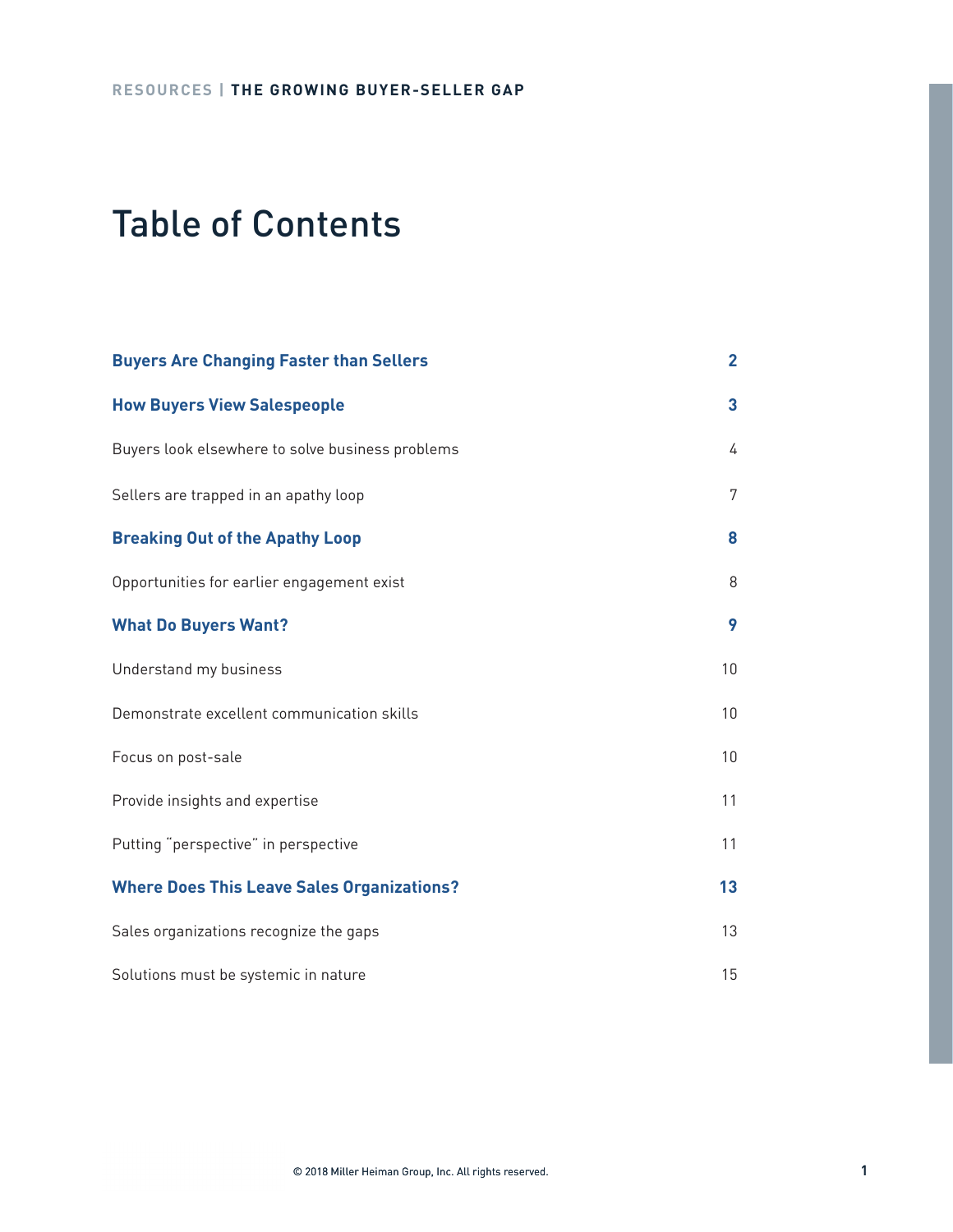# Buyers Are Changing Faster Than Sellers

Currently, only slightly more than half of sales representatives (53%) are meeting or exceeding their quotas according to our recent World-Class Sales Practices Study. While this is concerning in its own right, even more concerning is that this is the fifth straight year of decline.





© 2018 Miller Heiman Group, Inc. All rights reserved.

Compare this to other functions. Are half of products failing? Half of markets? Are half of products defective? Half of orders dropped? If a 50/50 success rate were present in any other department, the reaction would be swift and definitive.

There are many reasons why it's tough to sell (market, product and even self-inflicted organizational complexity). But to lesser degrees, that has always been the case. The challenge today is that buyers are changing substantially faster and to a greater degree than sales organizations.

Buyers are consumers first. And their experiences as consumers influence their B2B buying behavior. They've rapidly come to expect personalization, transparency and immediate fulfillment. They routinely engage with websites that seem to know everything about them and can make relevant connections, even if it is a website they have never visited before. B2C shopping innovations extend into brick and mortar too. Amazon Go is launching grocery stores in the northwestern United States where customers can leave a store without having to check out. Technology monitors their selections and charges a mobile app. No human (or even self-checkout) intervention is required. This has the potential to fundamentally change retail shopping. Business buyers take those consumer experiences with them when they go to work, and their expectations change as rapidly as their consumer options do.

Meanwhile, sales organizations have been slow to change, perhaps for what they consider to be "good reason." It's risky to experiment with the function that has the greatest short-term impact on your revenues. And it's daunting to distract a sales force with internal initiatives when the trade-off is selling time, the most precious of all resources. As a result, many sales "transformation" initiatives aren't transformational but rather incremental improvements.

Currently, only slightly more than half of sales representatives (53%) are meeting or exceeding their quotas according to our recent World-Class Sales Practices Study. While this is concerning in its own right, even more concerning is that this is the fifth straight year of decline.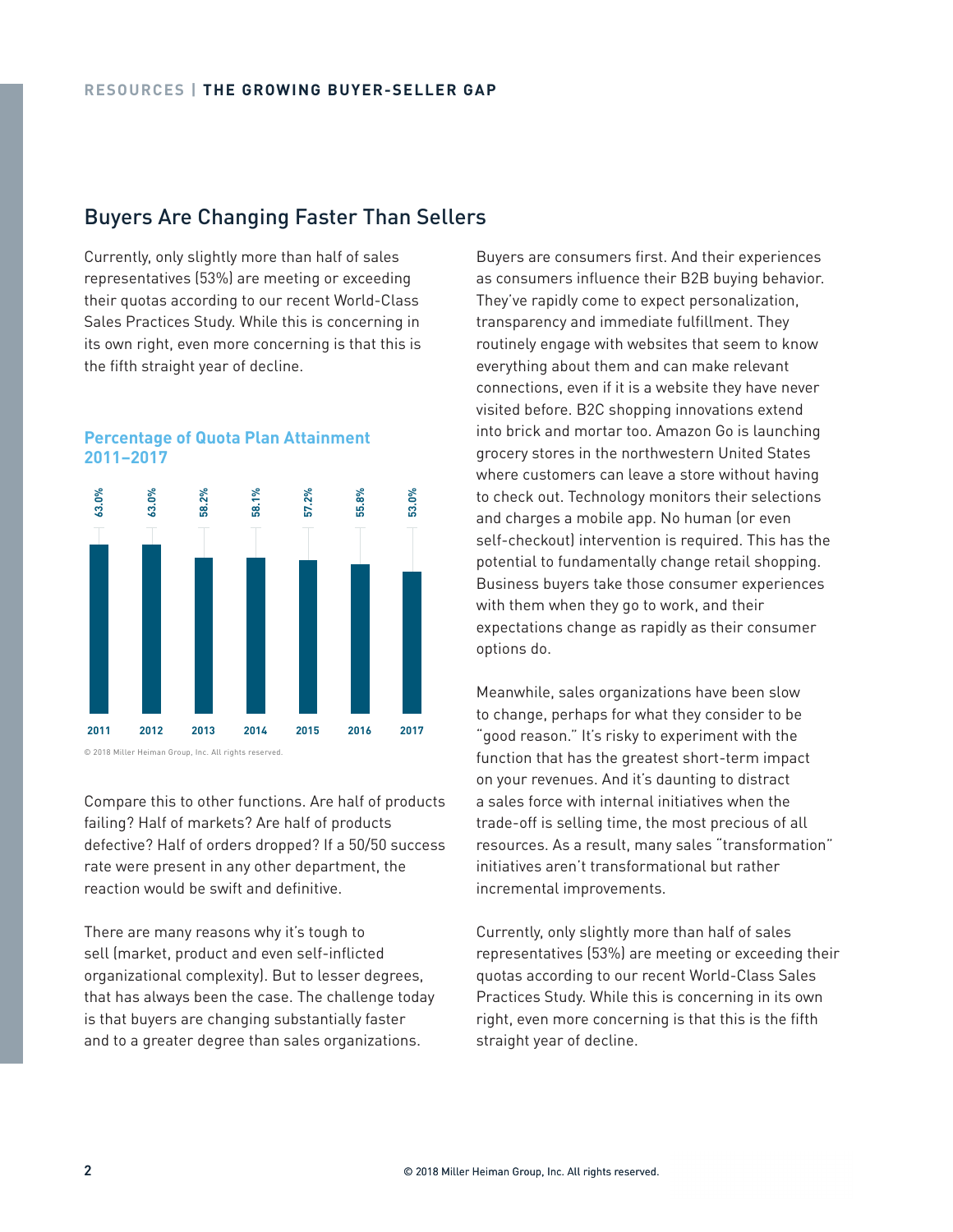To clarify this gap between sellers and buyers, we conducted a global survey with 500 B2B buyers working for medium to large-sized companies— \$250M USD or greater—and who made purchases of \$10K USD or greater. (Note that we mean buyers in the general sense: business professionals making business purchases. Our study was not exclusive to procurement professionals). Respondents came from 25 industries and represented 21 countries. Fifty percent of responses were from North America, 18% from APAC, 30% from EMEA and 2% from LATAM.

Our goal was to better understand:

- Is the buying process as challenging as sellers think it is?
- How do buyers perceive their interactions with sellers?
- What do buyers want from their sellers?
- How does that align with what sales organizations are good at?

# How Buyers View Salespeople

## **Buyer Perception of Value in Working with Sellers**



© 2018 Miller Heiman Group, Inc. All rights reserved.

There has been much talk in the marketplace about sales jobs being eliminated as buyers move toward self-service models of purchase. Originally, the thought was that only transactional sales roles would be impacted. However, the increasing use of artificial intelligence technologies means that more traditionally consultative sales roles may be impacted as well. This made us wonder: "Is that what buyers want?" Reassuringly, buyers in our study did not appear to be overtly biased against sellers.

In fact, over half (65.2%) of study respondents said that they found value in discussing their situations

with salespeople. And only 2.6% said that they, "Can't wait until I can buy B2B online and not work with sellers ever again." The remaining 32.2% reported mixed feelings about their discussions with sellers: "Some are useful, and some are a waste of time."

On the surface, this seems generally positive. However, we also asked whether sellers were meeting, exceeding, or falling short of buyer expectations. **Buyers were twice as likely (61.8%) to say that salespeople meet their expectations rather than exceed them (31.8%).**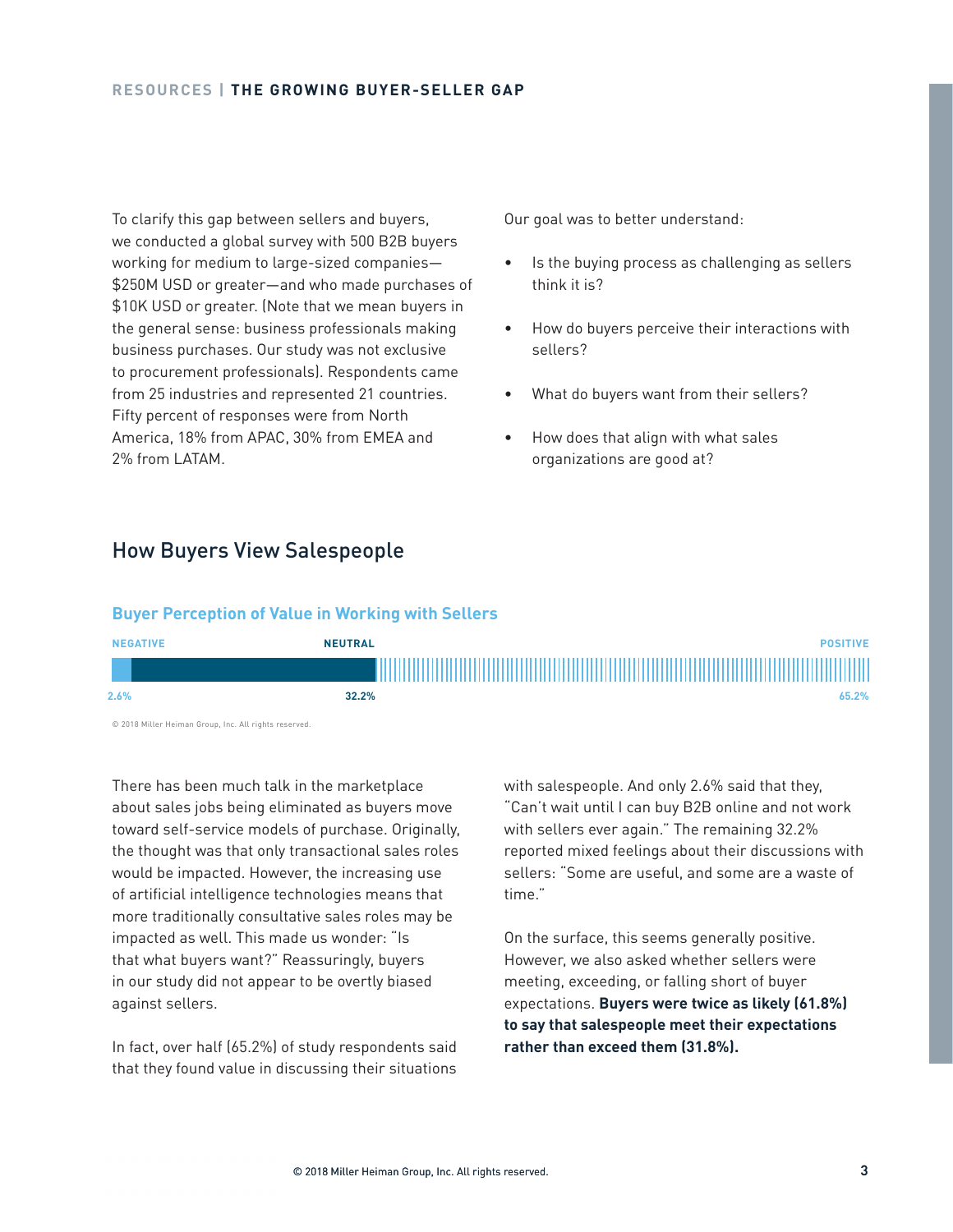## **Buyer Perception of Majority of Salespeople**

| <b>FALL SHORT OF MY EXPECTATIONS</b>                  | <b>MEET MY EXPECTATIONS</b> | <b>EXCEED MY EXPECTATIONS</b> |
|-------------------------------------------------------|-----------------------------|-------------------------------|
|                                                       |                             |                               |
| 6.4%                                                  | 61.8%                       | 31.8%                         |
| © 2018 Miller Heiman Group, Inc. All rights reserved. |                             |                               |

Again, that doesn't sound overtly negative. But consider customer experience principles. Just meeting customer expectations results in little loyalty. Those who feel like their experiences exceed their expectations are typically the most loyal. There is even an argument that customers who are actively unhappy with you are more valuable than neutral customers. With the right experience, you may be able to flip their passion in a positive direction. Having nearly two-thirds neutral is a challenge, since they are much more likely to abandon relationships. While buyers may not be demanding the replacement of their sellers with new technologies, they might not miss them if they were to go away.

## **Buyers look elsewhere to solve business problems**

The implications of just meeting expectations becomes more dramatic when you look at when, and if, buyers want to engage sellers in their buying decisions. We asked buyers to select three resources out of a list of ten that they view as a preferred resource to solve a business problem. "Vendor Salespeople" came in next to last (ninth), below websites, colleagues, analysts, online communities and more. **Less than a quarter (23%) of buyers selected "Vendor Salespeople" as a top-three resource to solve business problems.**

## **Buyer Preferred Resources Used to Solve Business Problems**

# **PAST EXPERIENCE WITH VENDOR SUBJECT MATTER EXPERTS FROM INDUSTRY OR THIRD PARTIES 43.0% 35.8% 35.4% 33.6% 30.4% 29.8% 29.2% 27.2% 23.0% 12.2% VENDOR WEBSITES INDUSTRY EVENTS/TRADE SHOWS/CONFERENCES PEERS/COLLEAGUES INDUSTRY/PROFESSIONAL ONLINE COMMUNITIES/ SOCIAL NETWORKS BUSINESS OR INDUSTRY PUBLICATIONS/TRADE MEDIA WEB SEARCHES VENDOR SALESPEOPLE LOCAL OR NATIONAL PROFESSIONAL TRADE ASSOCIATIONS**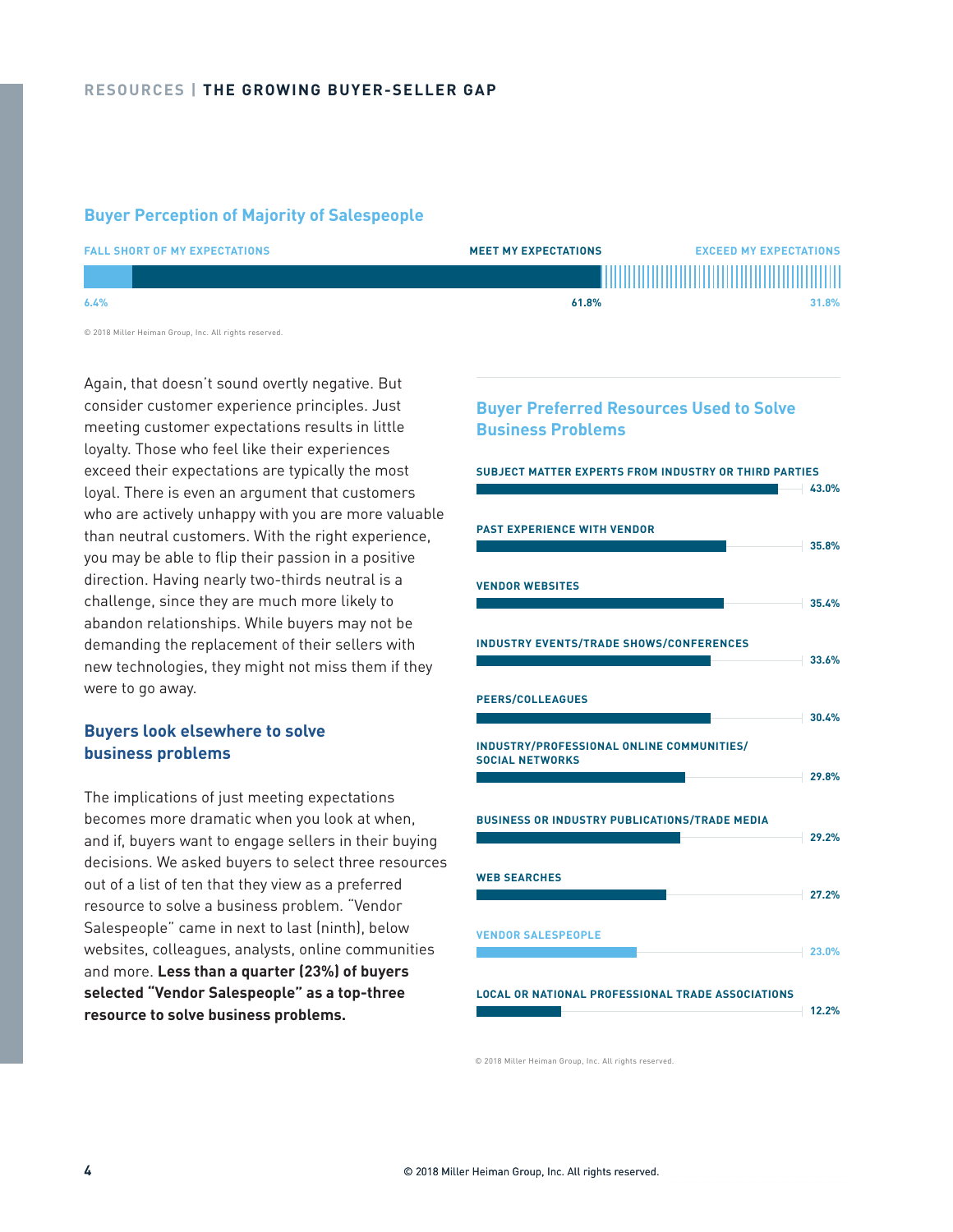## **RESOURCES | THE GROWING BUYER-SELLER GAP**

With sellers being viewed as a less valuable resource, buyers are not inclined to engage them early in the buying process when they are working on clarifying their business problems and opportunities. While much is made of a final purchase decision, when a buyer "signs on the dotted line," there is a range of decisions that they make along the path to a decision:

## **Identifying and clarifying needs:**

What exactly are we trying to solve for? Taking advantage of an opportunity? Resolving a problem? How big or important is this? Do I want to act now?

#### **Identifying possible solutions to meet the need:**

What is the universe of solutions that would potentially meet the need? Who is worth the time to engage?

## **Evaluating solutions for relevance:**

How well does each solution in the short-list match up to the identified decision-making criteria? Do I want to move ahead?

## **Resolving outstanding questions and concerns:**

Will this solution work in our specific environment? Can we cost-justify the purchase? Is there consensus (to the extent required) to move to contracting?

## **Contracting exact terms and conditions:**

Can we agree on the terms acceptable to legal, financial and other business, and technical stakeholders? Am I ready to buy?

## **Implementing the solution:**

How do I best apply what I have purchased? What needs to be done to achieve my vision for success? How will I track my results?



# **Buyer Preferences for Engaging Salespeople**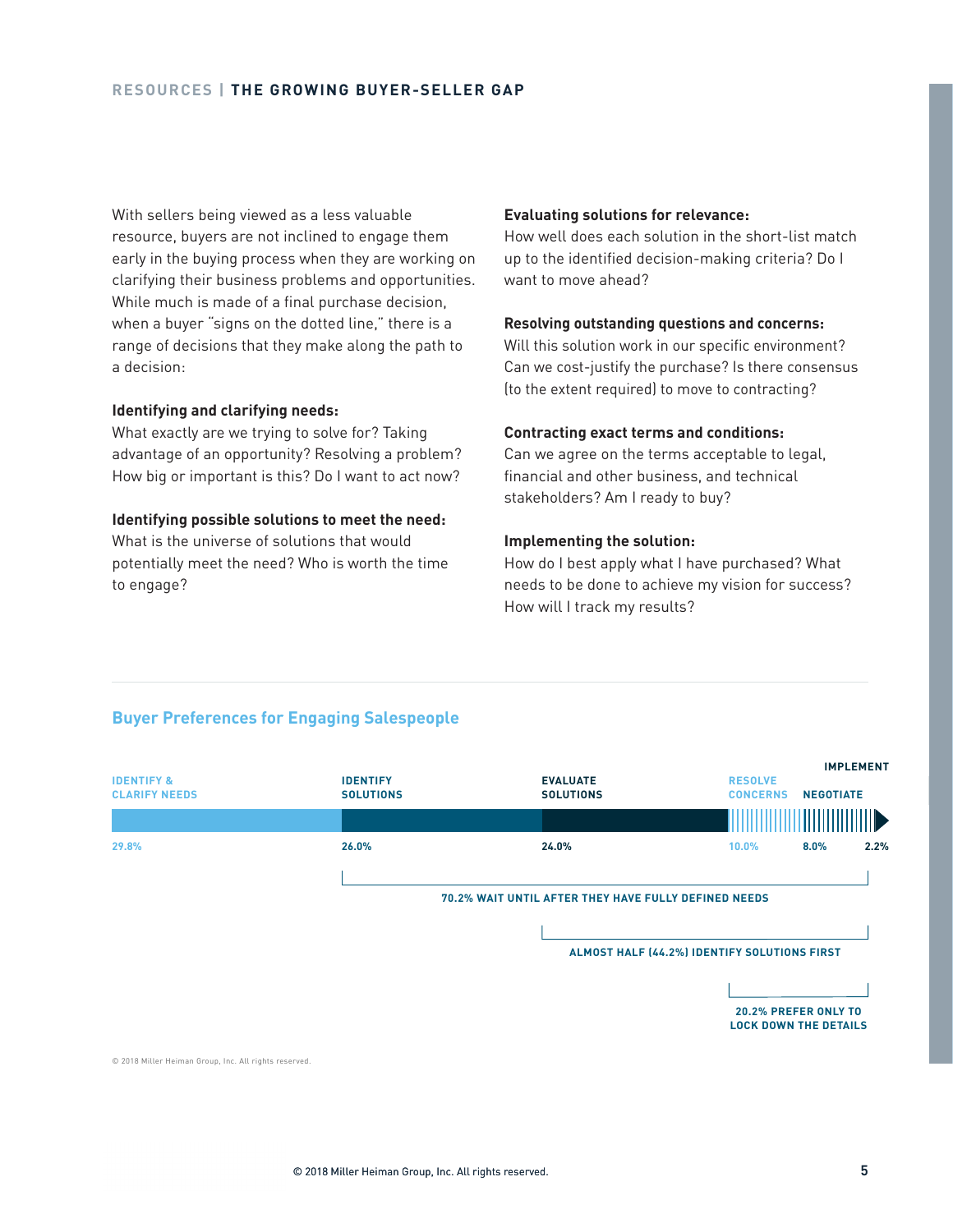When asked at which decision point they wished to engage a seller, a strong majority (70.2%) said that they preferred to wait until after they already had a clear understanding of their needs. At the same time, sellers are being taught to differentiate themselves by tying solutions to needs. If engaged early, a seller can help a buyer identify and prioritize needs. Engaged later in the process, a seller is left to ask questions to understand what the customer has already learned. That creates a lot less value for a buyer.

Almost half (44.2%) said that in addition to identifying needs first, they also waited until they had identified the solution to meet their needs. There were a notable number (20.2%) who said that they waited until after needs were identified, solutions evaluated, and they were ready to resolve open concerns and negotiate terms. By the time a salesperson has been engaged, they have a lot of catching up to do.

If key buying decisions have already been made, the challenge for sellers becomes marrying their sales process with the buying process. They may feel constrained in their sales actions and relegated to simply explaining the product. **With less time and possibly less creative space to work with, all sellers start to look alike in the eyes of the buyer.** While almost one-third of buyers (31.9%) said that they usually find that one seller greatly outshines the others, most (57.7%) saw little difference among sellers, and 10.4% found no difference at all.



## **Buyer Perception of Vendor Differentiation**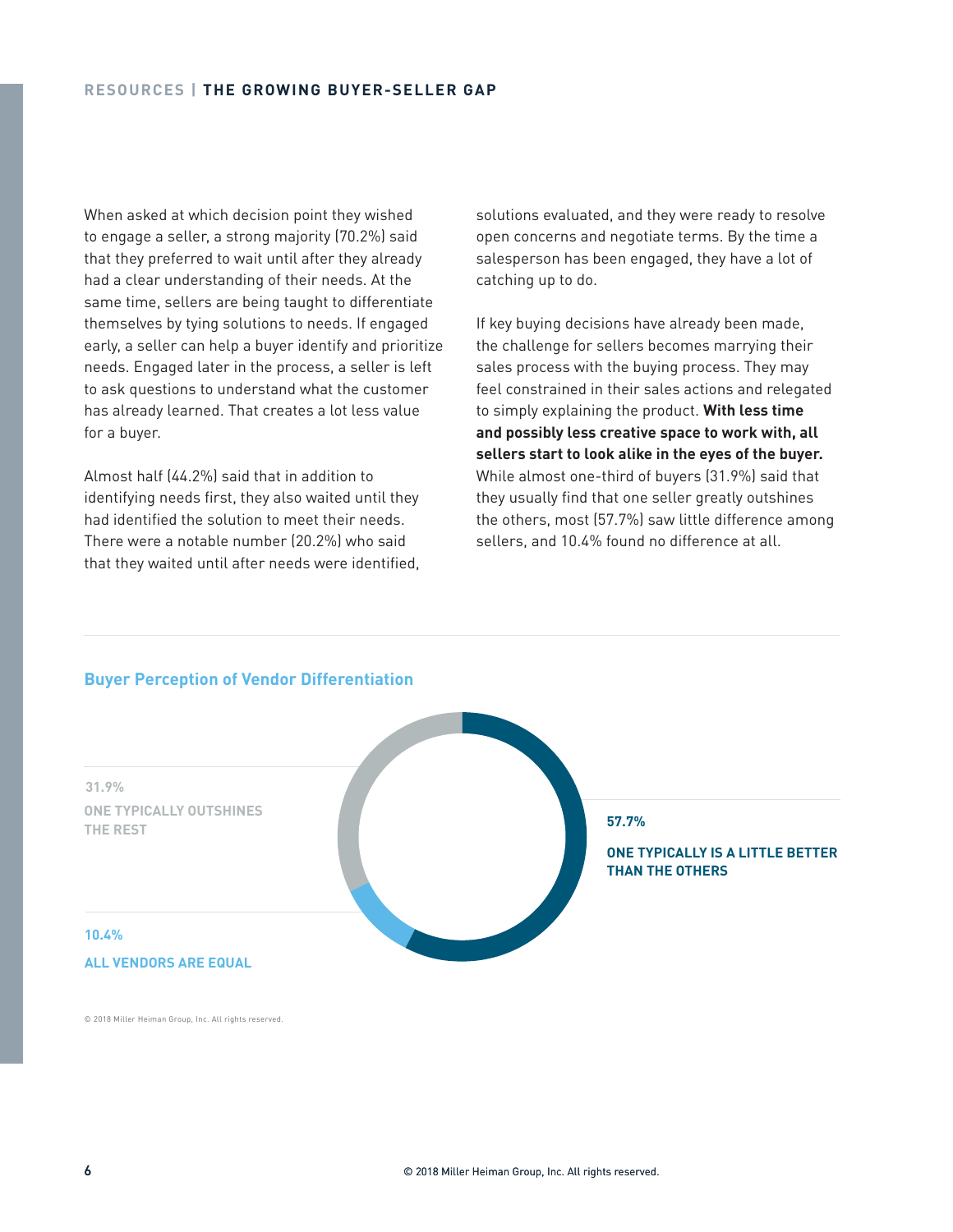## **RESOURCES | THE GROWING BUYER-SELLER GAP**

## **Sellers are trapped in an apathy loop**

Looking at these perceptions and preferences together reveals a self-fulfilling prophecy:



© 2018 Miller Heiman Group, Inc. All rights reserved.

- **A.** Sellers are viewed as "meeting" but not exceeding expectations.
- **B.** As such, buyers see sellers as representatives of products, not solvers of business problems.
- **C.** Correspondingly, buyers wait until they want to learn about a specific solution before engaging a seller.
- **D.** Sellers often feel constrained in their opportunities to sell and demonstrate value. There is little differentiation to be had when sellers are confined to specific stages in the

buying process, and most buyers say when they engage multiple vendors, one is usually a "little" better than the others.

**E.** And with that, sellers meet a buyer's expectations. From a buyer's point of view, "I was ready to purchase a specific solution and the seller assisted with that." And the cycle continues.

Unfortunately, apathy is a hard problem to solve, and sellers are struggling to acquire, grow and retain customer relationships in a meaningful way. And the gap between buyers and sellers continues to grow.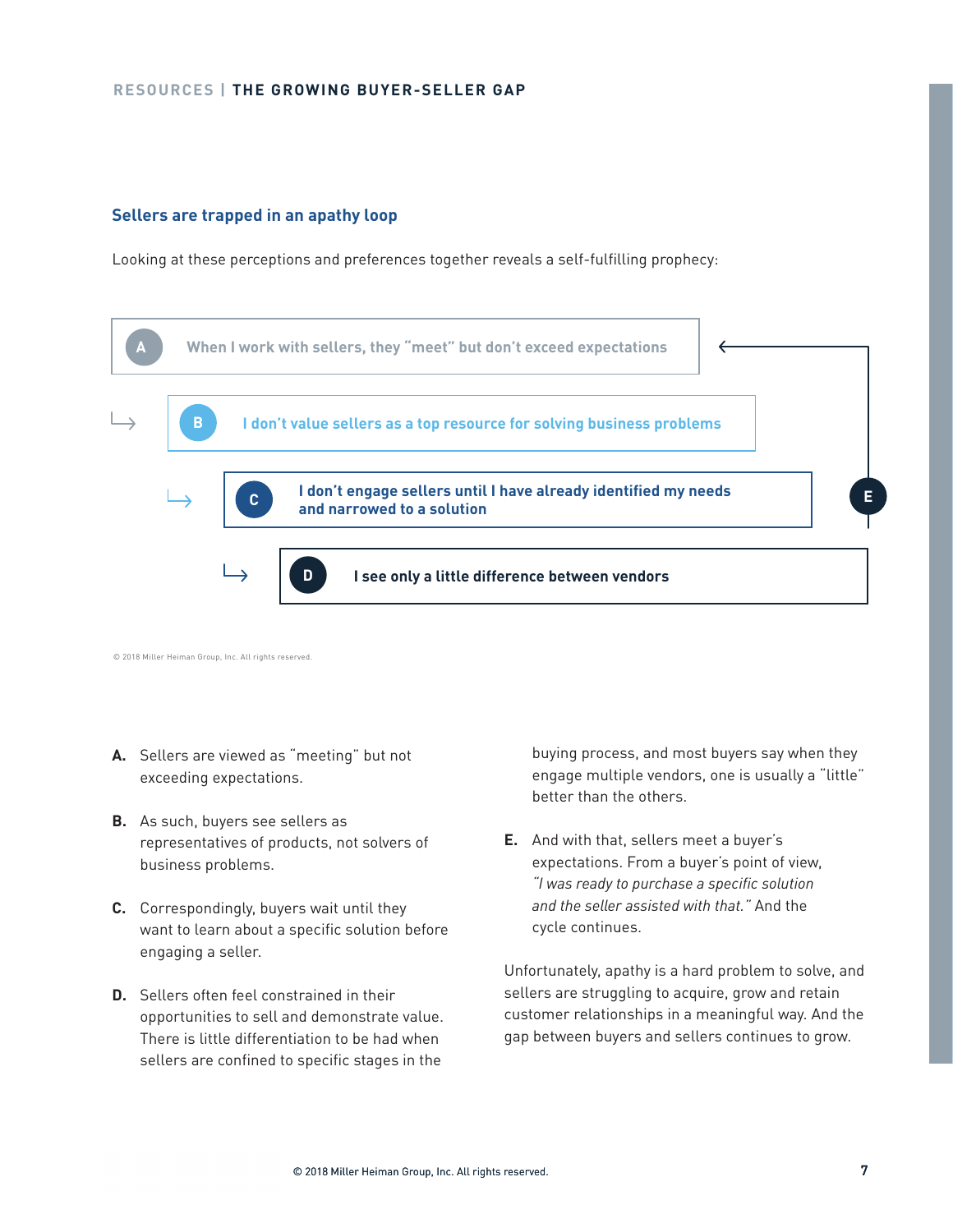# Breaking Out of the Apathy Loop

Organizations such Alibaba, Amazon and others see this loop as a business opportunity. They will continue to leverage AI-based technologies to push the limits of what can be bought in self-service mode. If sellers are not being seen as valuable, they can be excluded from the process (just like eliminating cashiers and checkout machines at Amazon Go). Today, you can buy complex industrial equipment of \$250K USD or more on Alibaba. Ultimately, buyers will have access to the same breadth of reviews, recommendations and insights to buy commercial hydroelectric power systems as they have when they buy water filters for their home refrigerators.

With that as a backdrop, we wanted to understand the opportunities available to salespeople to break free from this cycle and start to move selling, as an industry, back into alignment with buyers.

## **Opportunities for earlier engagement exist**

The good news is that buyers may be open to engaging earlier with salespeople. In fact, an overwhelming percentage of buyers (90%) said that they would be open to engaging with salespeople earlier in the buying process. Specifically, there was more interest in early engagement when a business challenge was:

- New for the buyer (34.1%)
- Perceived as risky for the organization (21.1%)
- Perceived as risky for the buyer themselves  $[19.1%]$
- Complex (e.g., impacted several departments) (16.2%)

**Percent of Buyers Willing to Engage Sellers Earlier**



© 2018 Miller Heiman Group, Inc. All rights reserved.

And while that doesn't guarantee more valuable relationships, it does provide sellers with more opportunity to deepen a relationship and differentiate themselves if they are able to take advantage of the additional time and information offered in earlier engagement.

Another factor to consider is different buyers had different preferences for when to engage sellers. We asked buyers to describe their decisionmaking style:

- Analytical (fact-based, detail-oriented)
- Risk-averse, brand-focused
- Risk-taking, innovation-oriented
- Skeptical (need proof)
- Value-driven/process-oriented (concerned about the "how")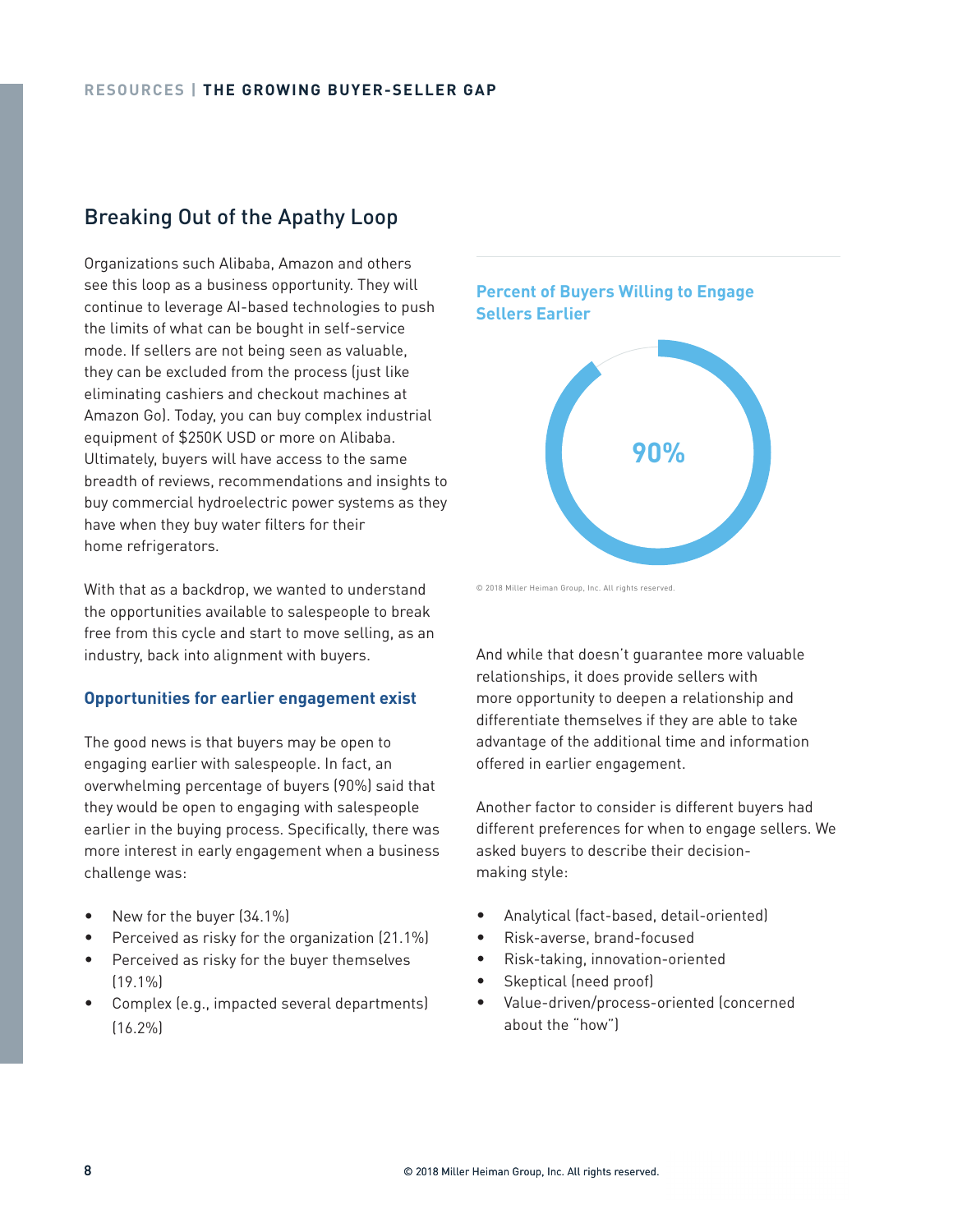**Risk-takers were five times as likely to prefer engaging a seller early versus skeptics.**

**Buyers also told us that on average, 6.4 buyers are involved in making a decision over a period of five months or more.** If sellers are identifying all the decision-makers in an account, they may find a range of different decision-making styles and some contacts more open to earlier involvement.

Finally, the buying experience matters. Those who feel like salespeople exceed their expectations are more likely to get sellers involved at the initial stage and more likely to say that one seller greatly outperforms the others during a sales process. Under this lens, the question becomes, "Just what are those expectations?"

# **Buyer Decision-Making Style Compared to Willingness to Engage Sellers at Initial Buying Stage**



© 2018 Miller Heiman Group, Inc. All rights reserved.

# What Do Buyers Want?

In order to understand what buyers wanted from salespeople, we asked a series of questions about the attributes that influenced decisions, what made them more likely to buy, what made them less likely to buy, and what one thing they wished salespeople did differently or more consistently. Four items appeared at the top of all of these lists. The good

news is that none of these attributes are surprising or unattainable. The bad news is that, as an industry, sales has been focusing on these items for years and apparently still isn't meeting the mark. This historical gap continues to widen as buyers change faster than their selling counterparts.

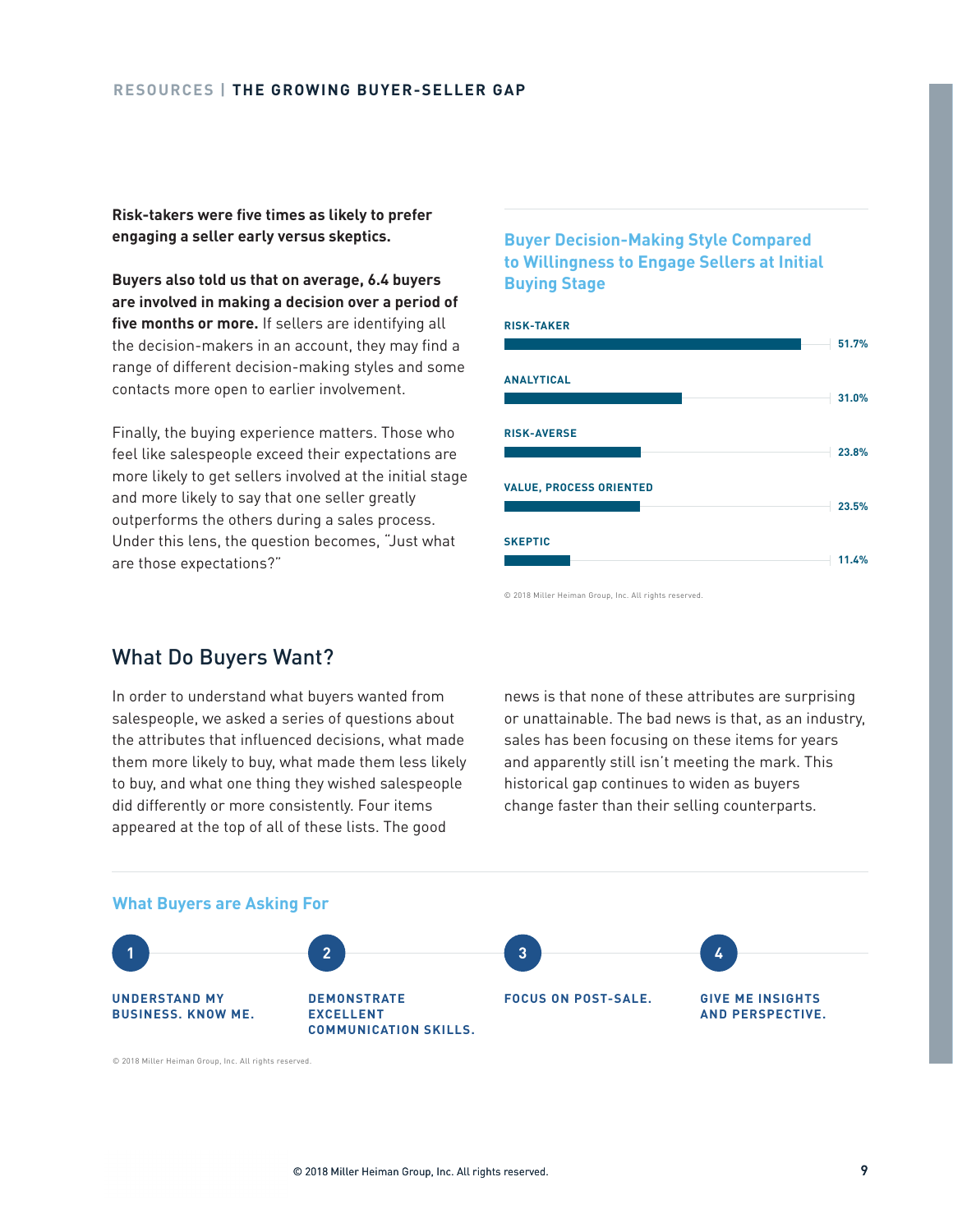## **Understand my business**

On the surface, it sounds simple. Customers have little tolerance for explaining their business to a salesperson. It takes precious time and provides them little value as they already know the information. Yet, this is about more than a seller being simply better prepared for a call. As we mentioned, business buyers are consumers first. AI engines have collected deep knowledge about customer digital activity. Shoppers logging into B2C vendor sites are often met with tailored (and accurate) recommendations for clothes in their size and preferred style, music they are likely to enjoy, or items to take on trips they have been researching (on different devices and different websites). Consumers have gotten used to the idea that sellers already know them. So there is a huge disconnect when a seller shows up to a meeting and says, "Tell me about your business."

**"Well, I'd certainly appreciate a seller who did all necessary research into our industry needs beforehand, and did not ask unnecessary questions!"**

– Buyer feedback, 2018 Buyer Preferences Study

On the flip side, sellers are hard-pressed to devote the needed time to sell, much less adequately research accounts priors to sales interactions. And with so many competing demands, they struggle to prioritize where to spend their time. **Consumers expect more understanding, and sellers are finding themselves providing less.** Sellers need consistency, a focused approach and new technology tools to truly exceed this expectation.

## **Demonstrate excellent communication skills**

This has been a focus of professional selling since the early '80s. But again, we are talking about a much more intense expectation. Buyers are looking for an experience, not just an interaction. In the past, a seller may have had a handful of high-profile calls requiring intense preparation, formal materials, and rehearsals—"bringing your A-game." Most calls, though, were informal check-ins. Today, the customer expectation is that every call is crisp, compelling and concise. Every interaction has to be worth the time. This covers the basics such as active listening and advanced questioning, but also includes negotiating, virtual presentations, storytelling, business case/ROI analysis, providing perspective (more on that below), and social selling techniques.

# **"Many times their strength is in talking, not listening, so a good listener is refreshing!"** – Buyer feedback, 2018 Buyer Preferences Study

Relationships with customers are comprised of a series of sales and service interactions. Each of those interactions is comprised of a set of defining moments during which a customer is forming impressions and making decisions on whether their counterpart is falling short of, meeting or exceeding expectations. There are no unimportant meetings or calls. Each is a set of defining moments that are either building or degrading your relationship.

### **Focus on post-sale**

Here too is another expectation not being met consistently, but with the potential for creating significant value to buyers. A customer's journey or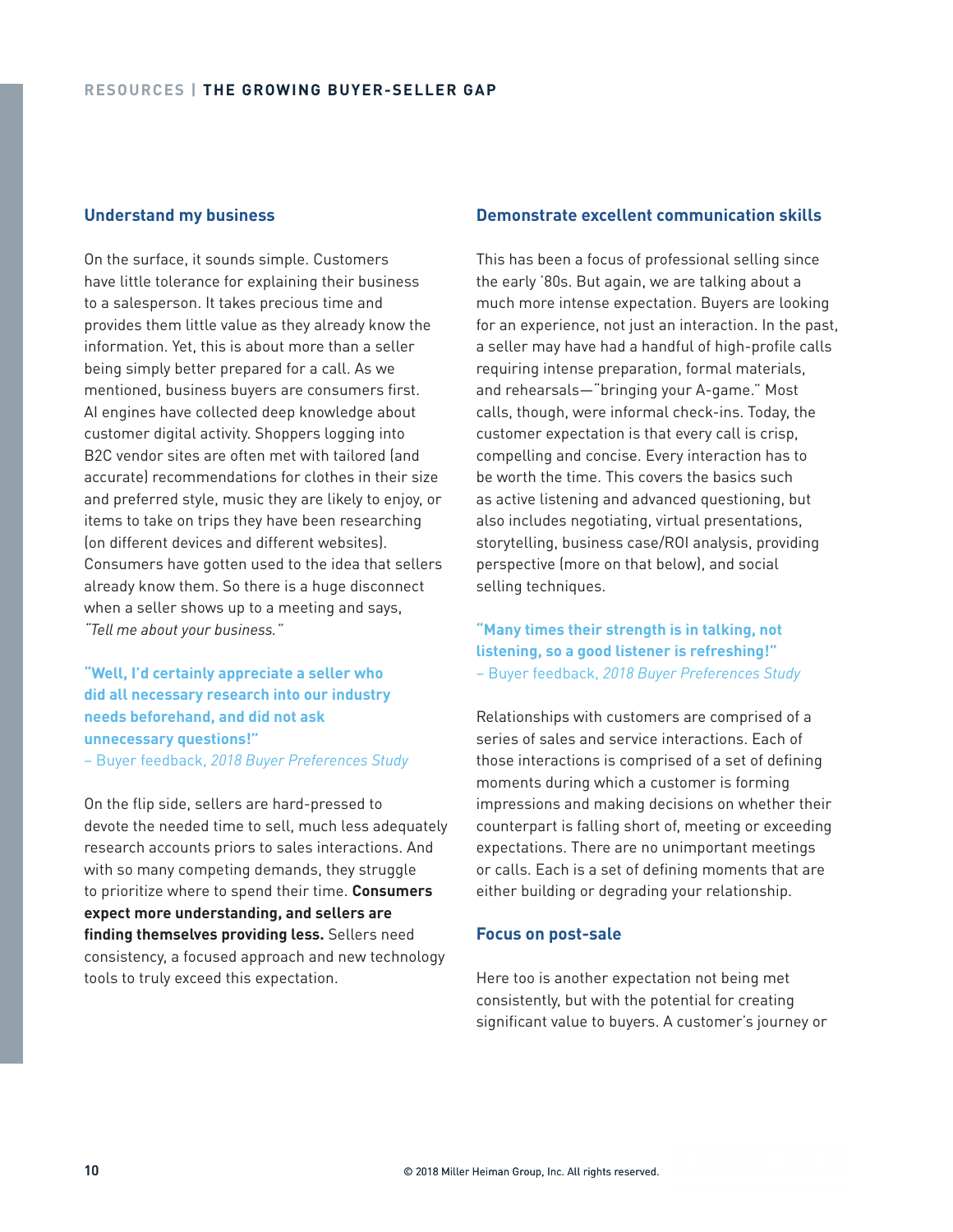path typically has three major parts: Awareness  $\rightarrow$ Buying  $\rightarrow$  Implementation & Adoption. The "sales process" takes place during the Buying Phase, and it's where sellers are most heavily involved. However, buyers perceive that sellers are focusing too much of their energies on only the buying phase. **Sellers aren't perceived as focusing enough on, or demonstrating enough commitment to, what happens after the sale.** On the other hand, the buyer is primarily focused on when the solution is implemented and value has been created for them.

## **"It isn't enough to just sell a company a product. There has to be a continued interest in its success."** – Buyer feedback, 2018 Buyer Preferences Study

Sales organizations need to carefully re-examine their account management methodology, the integration of their service and sales functions, as well as the potential for customer success or other hybrid sales/service models.

## **Provide insights and expertise**

The fourth item (in priority order) on the list was providing buyers with perspective and insights. Compared to the previous three, this is the least defined in the marketplace and yet the biggest opportunity for differentiation. It's also the hardest to master and the most nuanced. You can't do it well if you aren't good at the first three. Perspective without any context of the buyer's situation is disconnected. Perspective delivered with mediocre communications skills is superfluous dialogue. Perspective that doesn't connect to the end-state of what the buyer wants to do is academic.

Importantly, perspective can move a sales cycle, regardless of what phase of a buy cycle you might be in. Even after putting their vendors into a small product box and narrowing the scope of engagement, buyers are open to learning more.

**"Propose an additional alternative solution that brings value, even if not fully in the initial scope."** – Buyer feedback, 2018 Buyer Preferences Study

In an environment where buyers see little differentiation among their vendors, adding perspective can be the difference between a buyer engaging early in a buying decision, being willing to step backwards in a buying process to reopen a discussion of need, or deciding to relegate sellers to simply providing contract terms, long after a decision has been made.

# **Putting "perspective" in perspective**

When looking at those four seller capabilities together, perspective is the one that provides the greatest opportunity to differentiate and exceed expectations. It is a critical part of a sales methodology and deserves focus and attention.

However, perspective is not a standalone approach. Selling with perspective is an evolution of, not a replacement for, solution selling. Asking precise, informed questions is still critical. Providing compelling, relevant solution information is still important. When asked what they wanted out of sales interactions, buyers reported that their top objectives were that sellers left with a "clear understanding of my needs" and that, as buyers, they had a clear view of how the seller's solution "would solve my problem.'' Without that information exchange, perspective has little context or impact. Perspective is an "and," not an "or" when it comes to sales interactions.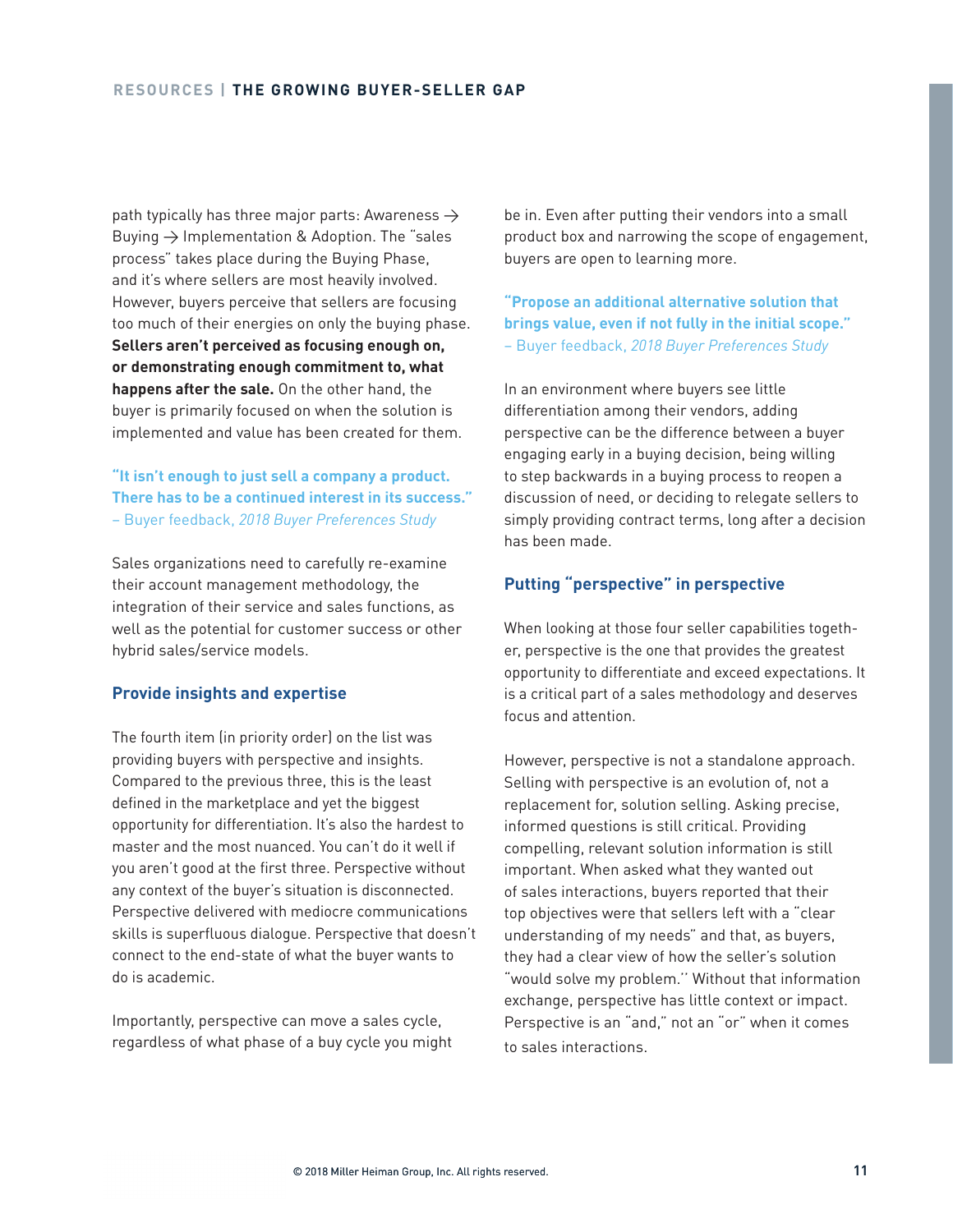In addition, perspective can come during any point in the buying process, the customer path or within an individual sales interaction. Focusing at the conversation level, we asked buyers when they preferred to be provided with new ideas, education or thought leadership: before discussion of needs, after discussion of needs, or as a follow-up. The result was clearly split. Almost half (47.2%) preferred it before, and half (45.6%) after.

Here too, decision-making styles played a role. Few buyers (20.2%) who described themselves as "analytical" wanted to be presented with the information up front before a common understanding of needs was achieved. On the other hand, risk-takers (61%) and risk-averse buyers (57.9%) were much more likely to see value in such information before a discussion of needs. Even so,

60% is not an overwhelming majority. With more than six decision-makers involved, sellers will need to adapt their approach to the individual.

Finally, perspective and insights can come in a variety of forms. Much has been made of perspective as a way to create friction in an interaction. However, that is a delivery/communication tactic. The bigger picture is the purpose. Why does the client want (need) to hear this? When we asked buyers what kind of thought leadership and insights they found valuable, their responses were varied. Buyers wanted (a) new ideas for taking their buying process forward, (b) someone to help them shape a new vision for their success, and (c) to learn about new ways to meet their goals. Perspective can take a range of formats.

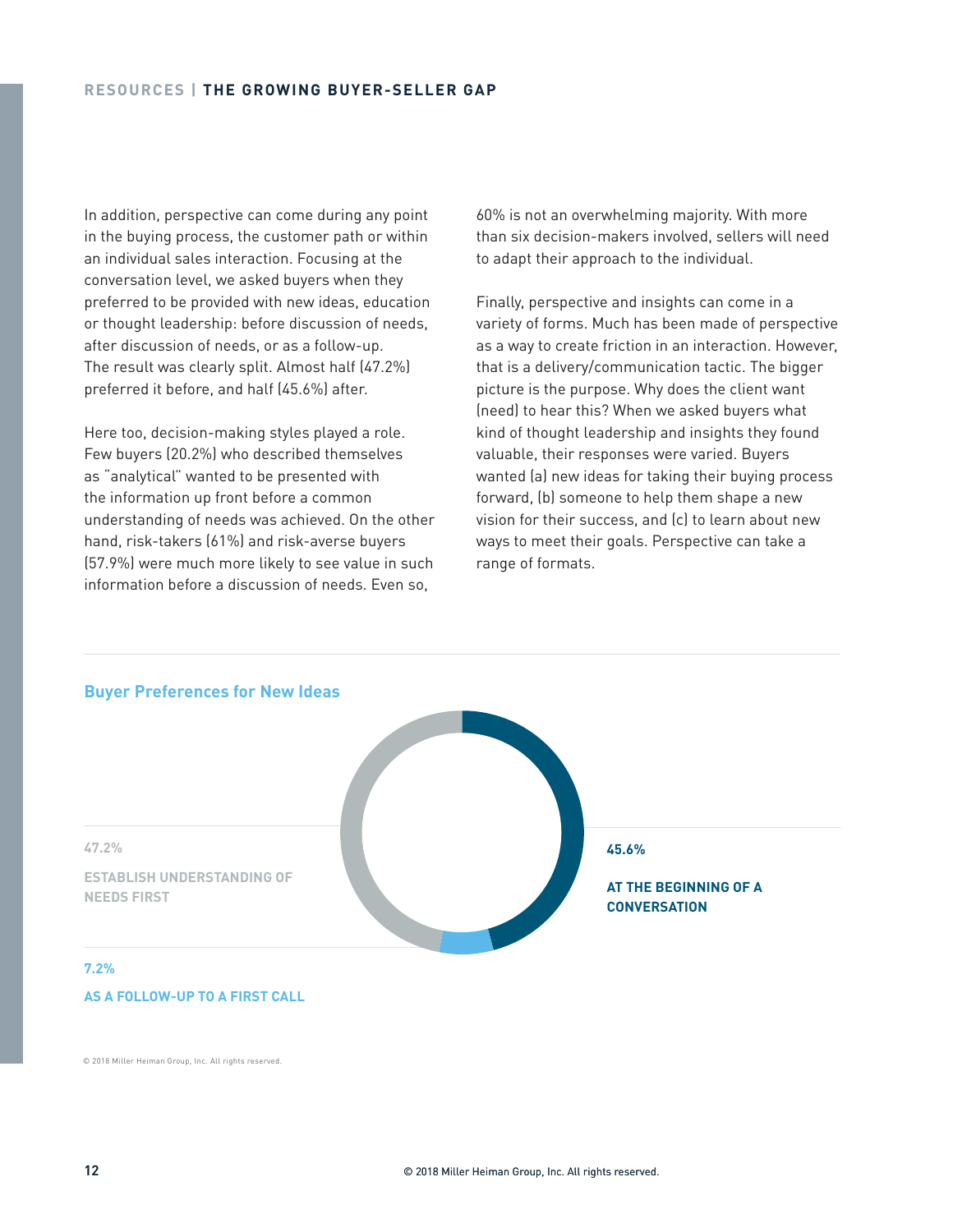# Where Does This Leave Sales Organizations?

What buyers want is straightforward. They value sellers who research their business, who facilitate mutual and compelling discussions that respect buyers' time and abilities, who focus on the longerterm, and who provide perspectives and insights that help progress their process, change their vision and expand their expertise.

There is a path forward for sellers. They can leverage methodologies that help them find buyers with risky, complex or new situations. They can engage decision-makers who value early seller involvement. And they can work to exceed expectations in every interaction. But that is, of course, easier said than done in light of customer expectations being a moving and harder-to-reach target.

Let's take a step back and look at this challenge from the sell side. For 25 years, CSO Insights has been collecting data from sales organizations to isolate what is working, what isn't and what trends will impact sales organizations going forward.

## **Sales organizations recognize the gaps**

Fortunately, there is awareness among sales leaders that the gaps between sellers and buyers are growing. In our 2017 World-Class Sales Practices Study, we asked sales leaders to evaluate the relationships they had with their customers. Choices included:

## **Approved Vendor:**

Buyers believe that the seller has acceptable products/services and are generally one of several companies the customer can buy from.

## **Preferred Supplier:**

Sellers are seen as having a successful track record of delivery, typically an expanded number of contacts in the buying firm, and knowledge of how customers use products/services.

## **Solutions Consultant:**

This level is characterized by a decreased focus on products/service offerings and increased awareness/ knowledge of the customer's business, issues and challenges.

#### **Strategic Contributor:**

Similar to the prior level but having additional industry and/or domain expertise; this knowledge is recognized as true added value to buyers, and as a result, sellers are often invited to participate in internal meetings held by the buying organization.

## **Trusted Partner:**

In addition to all the product/service, application, business, industry and domain knowledge, sellers are seen as having a unique understanding of both the buying and selling organizations, players and markets.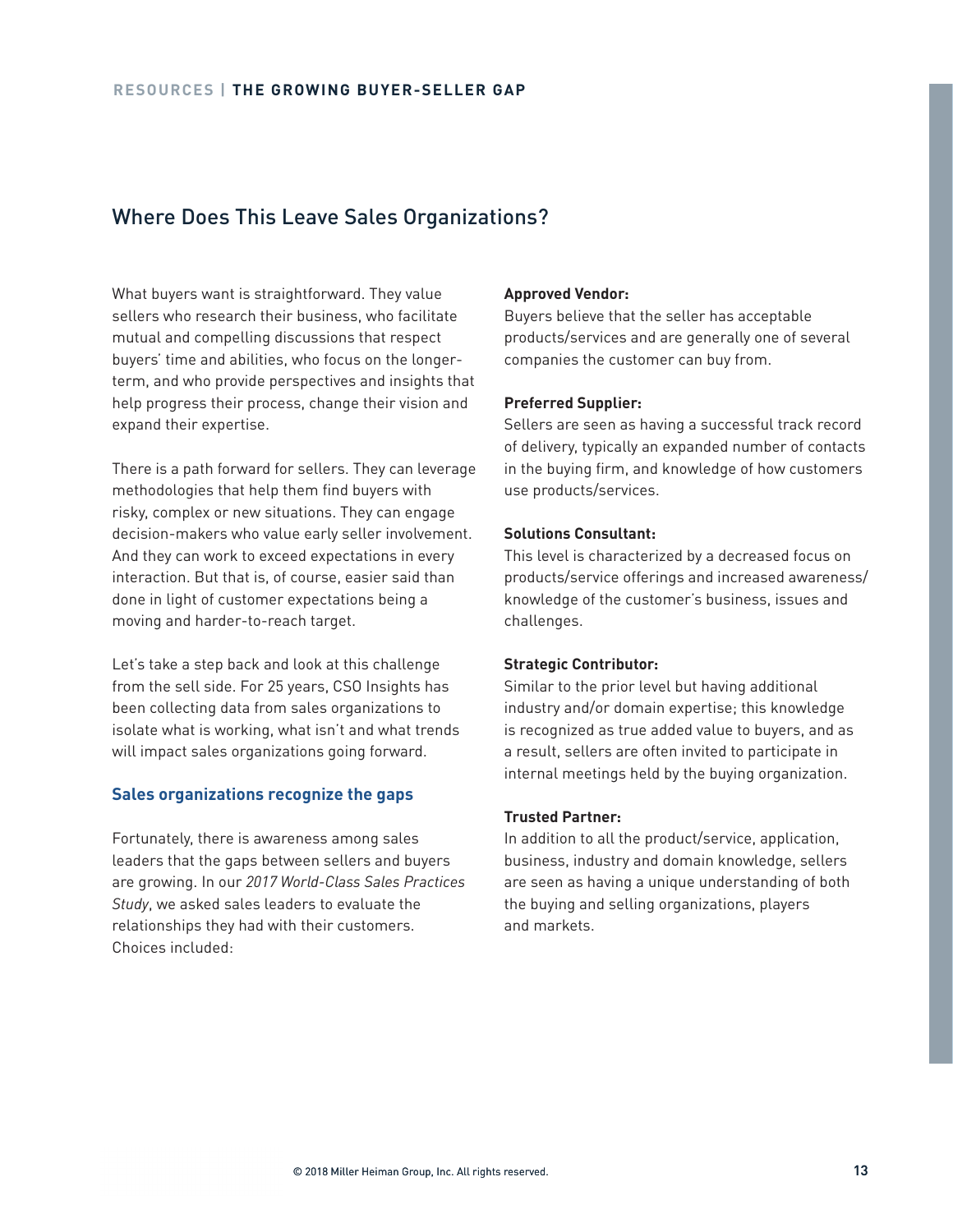## **Sales Assessment of Customer Relationship Levels**

#### **HIGH PERFORMERS**



As you can see, most (77.9%) sales leaders agreed that their relationships were falling short of Trusted Partner or Strategic Contributor status.

Pulling back and looking at several key capabilities below also reveals strong historical gaps in areas such as understanding buyer decision criteria, gaining access to all decision-makers, conducting a thorough needs analysis and buying ROI-based business cases. This is not for lack of trying, but rather a function of sellers not changing as fast as buyers. Sellers must gain access to over six decision-makers and understand their needs when selling time is being cannibalized by administrative duties, buyers' time is increasingly hard to come by, and expectations for those interactions are sky high.

## **LOW PERFORMERS**

© 2018 Miller Heiman Group, Inc. All rights reserved.

| <b>NEEDS MAJOR REDESIGN</b>                            | <b>NEEDS IMPROVEMENT</b> | Ш<br><b>MEETS EXPECTATIONS</b> | Ш<br><b>EXCEEDS EXPECTATIONS</b> |                          |                    |
|--------------------------------------------------------|--------------------------|--------------------------------|----------------------------------|--------------------------|--------------------|
| <b>IDENTIFY AND GAIN ACCESS TO ALL DECISION MAKERS</b> |                          |                                |                                  |                          |                    |
| 7.6%                                                   |                          | 51.0%                          |                                  | 35.7%                    | ШШ<br>5.7%         |
| <b>CONDUCT A THOROUGH NEEDS ANALYSIS</b>               |                          |                                |                                  |                          |                    |
| 7.4%                                                   |                          | 50.4%                          |                                  | 36.3%                    | '''''''<br>5.9%    |
| <b>BUILD A SOLID BUSINESS CASE/ROI</b>                 |                          |                                |                                  |                          |                    |
| 8.9%                                                   |                          | 46.4%                          |                                  | ,,,,,,,,,,,,,,,<br>36.8% | 7.9%               |
| UNDERSTAND BUYER DECISION CRITERIA, PROCESS            |                          |                                |                                  |                          |                    |
| 5.2%                                                   | 40.6%                    |                                |                                  | 45.1%                    | 1111111111<br>9.1% |
| DIFFERENTIATE VERSUS THE COMPETITION                   |                          |                                |                                  |                          |                    |
| 7.1%                                                   | 37.1%                    |                                | 40.7%                            |                          | '''''''<br>15.1%   |
| EFFECTIVELY PRESENT SOLUTION AND VALUE                 |                          |                                |                                  |                          |                    |
| 5.5%                                                   | 35.8%                    |                                |                                  | 47.8%                    | ШШШ<br>10.9%       |

# **Sales Assessment of Engagement Competencies**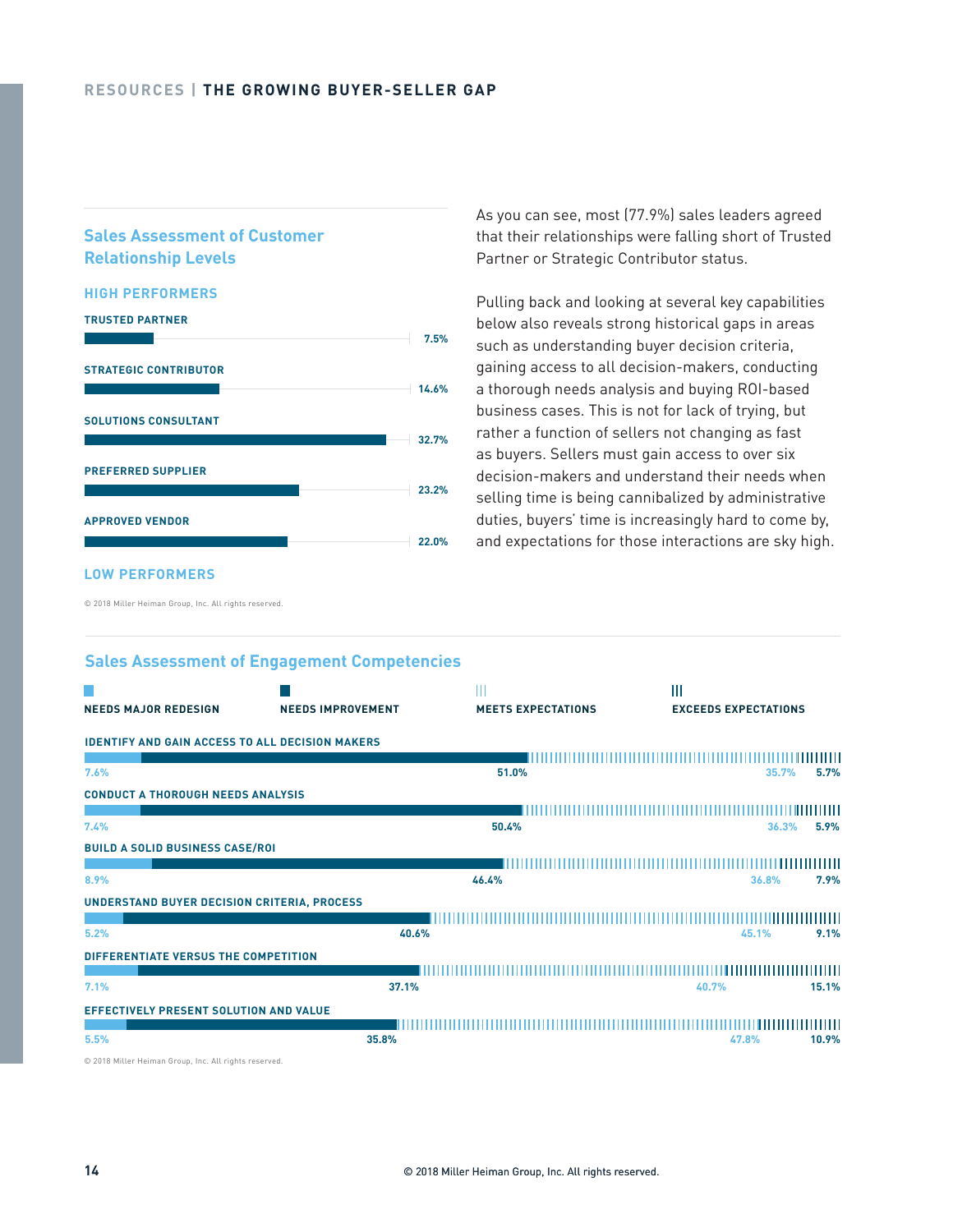## **Solutions must be systemic in nature**

Closing the growing gap between buyers and sellers will take a systemic approach to transforming sales.

Sales enablement will be at the heart of any solution. After all, the way in which sales enablement delivers its value of predictable sales results is by impacting "every sales interaction." (See our coverage of Sales Enablement for the complete CSO Insights definition of sales enablement). However, this is not exclusively a sales enablement issue. Organizations will need to look at holistic changes impacting sales process, management execution, technology stacks, hiring profiles and more.

This is a tall order. Yet, in context of continually damaging declines in performance, sales organizations will have to consider more aggressive ways to significantly shape their work.

For more information about sales transformation, sales enablement or sales operations, please contact your CSO Insights analysts. Also, follow our blog (www.csoinsights.com/blog) for weekly research commentary.